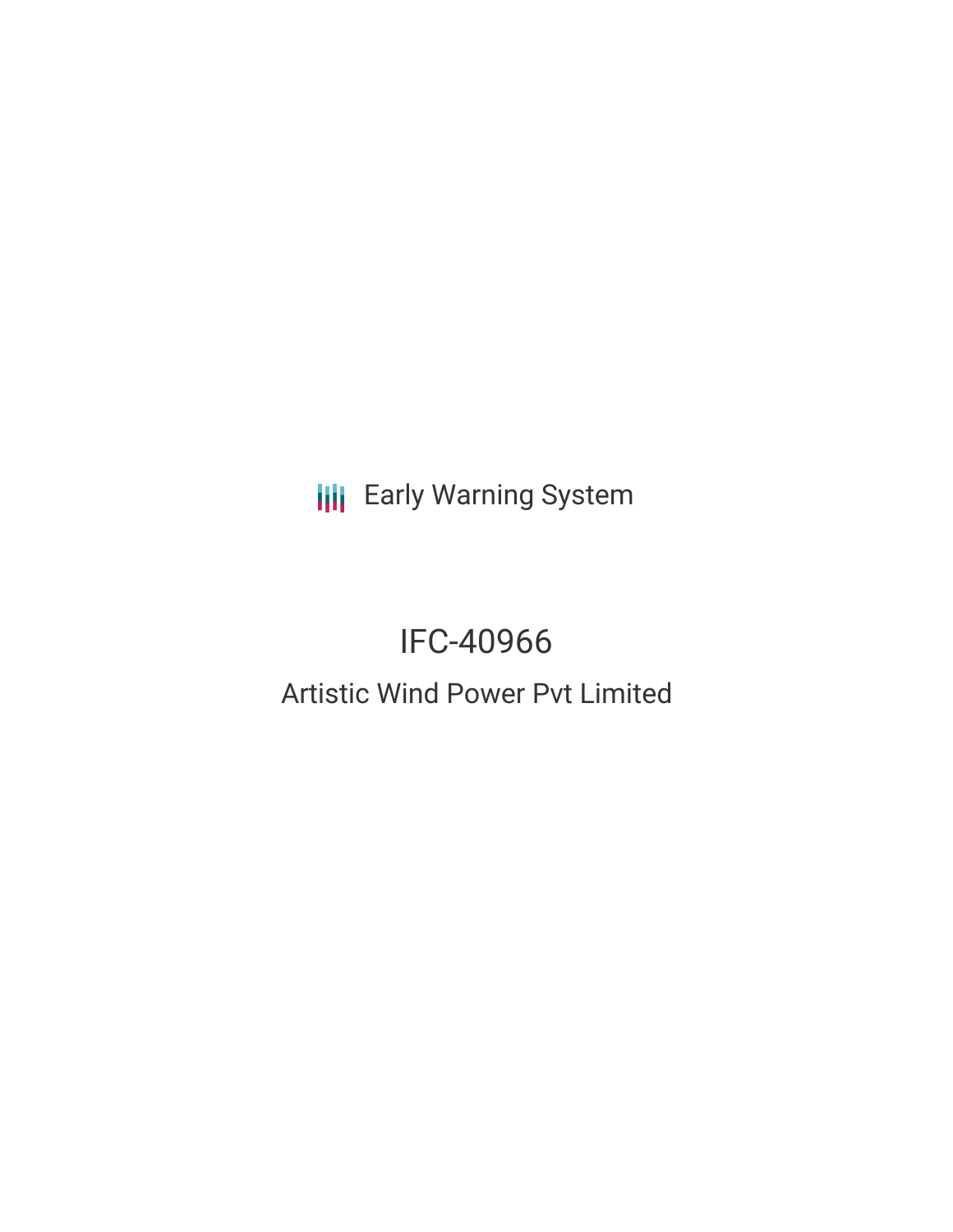

### **Quick Facts**

| <b>Countries</b>               | Pakistan                                                 |
|--------------------------------|----------------------------------------------------------|
| <b>Specific Location</b>       | Jhimpir Wind Corridor, Thatta district of Sindh province |
| <b>Financial Institutions</b>  | International Finance Corporation (IFC)                  |
| <b>Status</b>                  | Proposed                                                 |
| <b>Bank Risk Rating</b>        | B                                                        |
| <b>Voting Date</b>             | 2019-10-25                                               |
| <b>Borrower</b>                | ARTISTIC WIND POWER PVT LIMITED                          |
| <b>Sectors</b>                 | Energy, Infrastructure                                   |
| <b>Investment Type(s)</b>      | Loan                                                     |
| <b>Investment Amount (USD)</b> | $$12.90$ million                                         |
| <b>Project Cost (USD)</b>      | \$73.00 million                                          |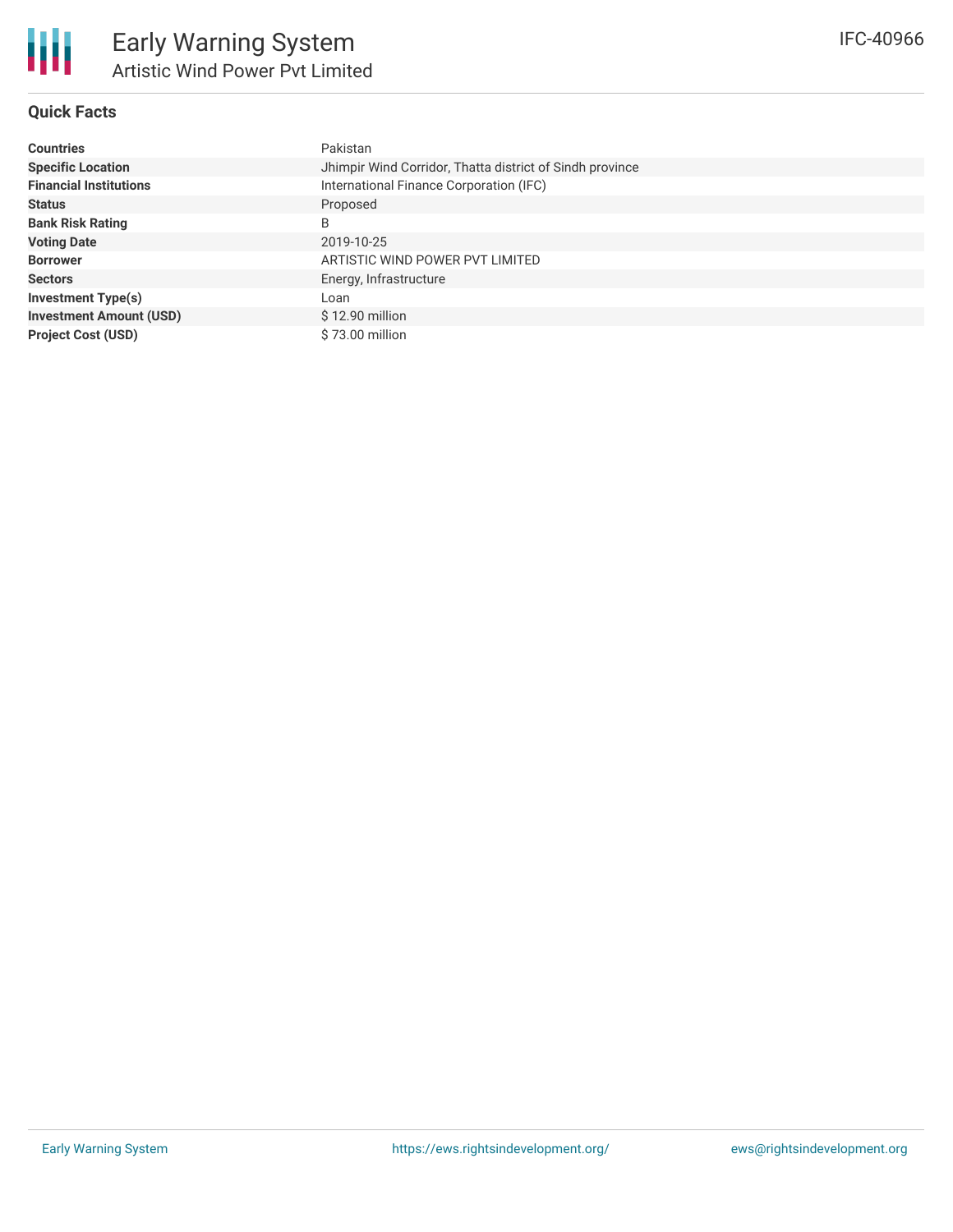

### **Project Description**

According to the bank website, the proposed project "comprises the development, construction, and operation & maintenance of a 50 MW greenfield wind power project on Build-Own-Operate basis in Jhimpir District, Thatta, about 130 km north east of Karachi in Sindh Province, Pakistan. The Project will be connected to the national grid and will enter into a 25-year Energy Purchase Agreement (EPA) with the Central Power Purchasing Agency Guarantee Limited (CPPA-G).The project will involve installation of 20 Goldwind 2.5 MW turbines that will be arranged in two rows. Each turbine will have a hub height of 90 m and a blade diameter of 121 m. The project site falls within the Gharo-Jhimpir wind corridor, which is located in the southwest of Sindh province and comprises two clusters of wind resource areas: Gharo, which is located near to the coast and the inland Jhimpir Wind Farm Region (JWR) located in the district of Thatta with, an approximate area of 157 km2."

"...Construction works will be carried out by Chinese EPC PowerChina through its subsidiaries Hangzhou Huachen Electric Power Control Co., Limited as Supplier and HydroChina International Engineering Company Limited Pakistan as EPC Contractor. HydroChina International Engineering Company Limited Pakistan will also perform the role of Operations and Maintenance (O&M) contractor for the first two years together with turbine supplier Goldwind, after which a new O&M contractor will be appointed. It is expected that construction work will begin in 2020 and that the wind farm will take around 15 months to complete. Wind turbines will be connected to a 132-kV high voltage switchyard in the power plant via a 22 kV underground electrical collection system. Electricity from the project will be transmitted from this switchyard to a National Transmission and Dispatch Company Limited (NTDC) transmission line that will serve multiple projects and be built by NTDC. The transmission line is not considered as an associated facility under Performance Standard 1 as it will be a shared line serving multiple (sixteen) other wind farm projects, of which IFC will be supporting six..."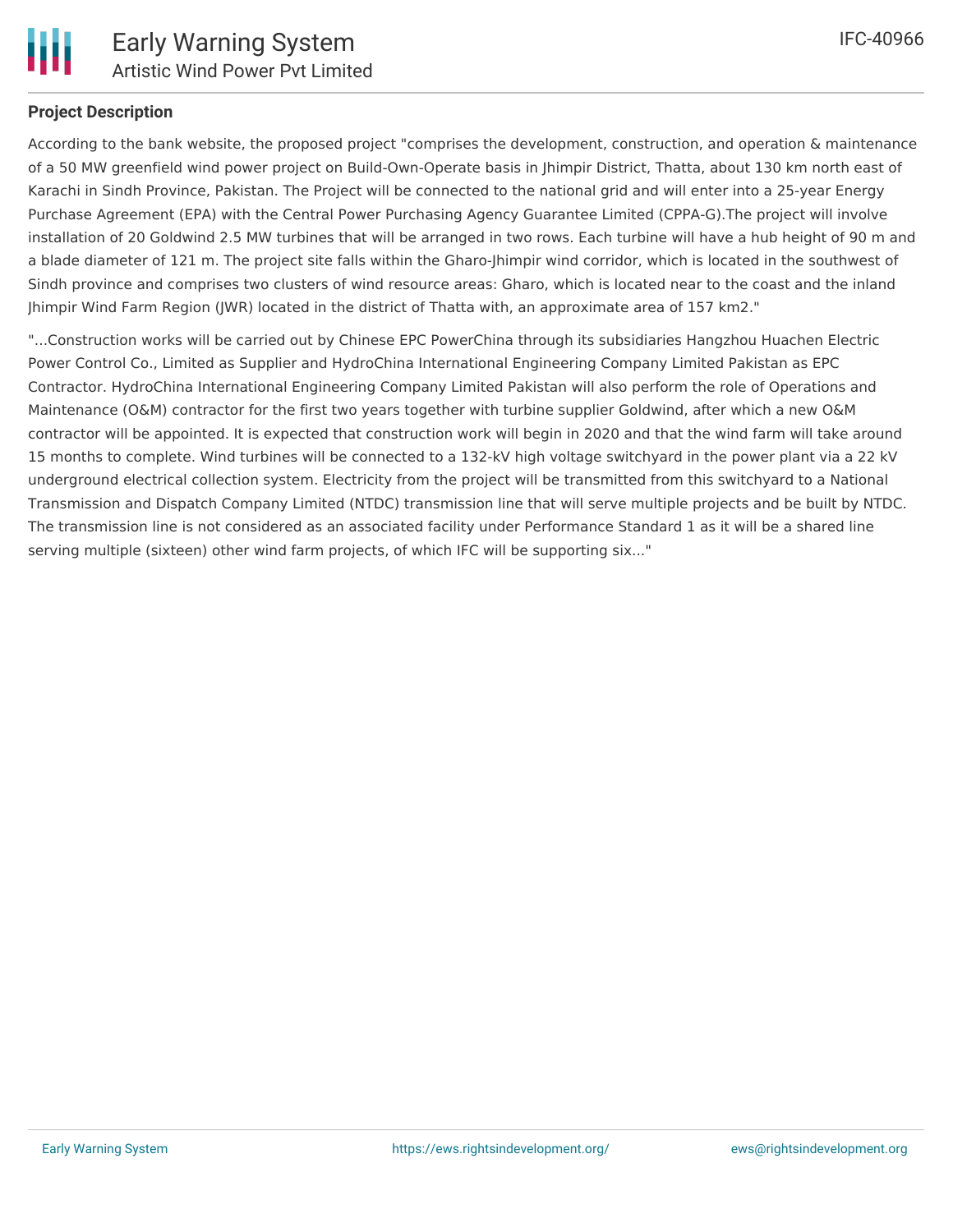

### **Investment Description**

• International Finance Corporation (IFC)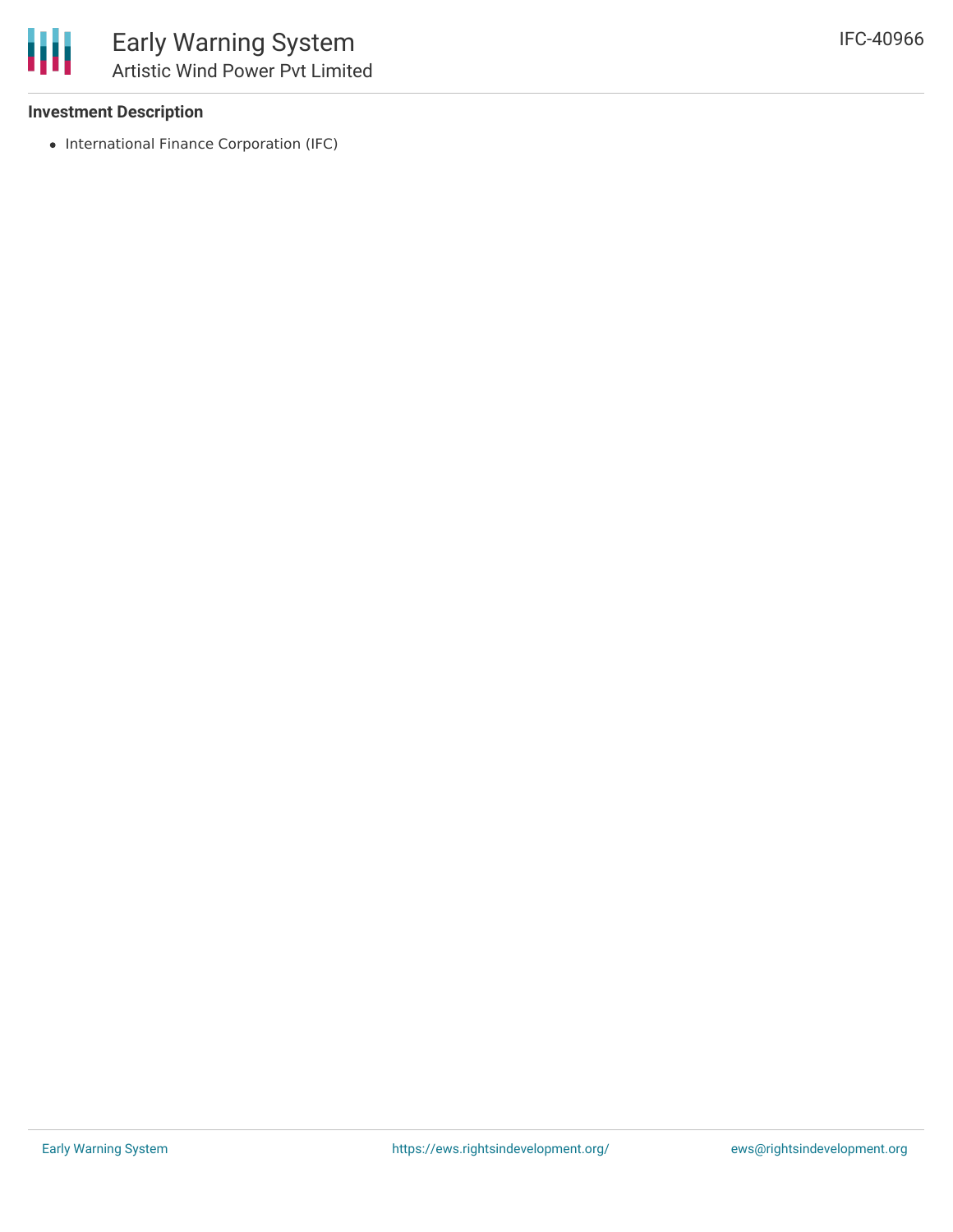

### **Private Actors Description**

According to IFC, "The Project is being implemented by Artistic Wind Power (Private) Limited (Artistic Wind), a special purpose vehicle (SPV) incorporated under the laws of Pakistan. Artistic Wind is wholly owned by Artistic Milliners (Private) Limited (Artistic Milliners), a company incorporated under the laws of Pakistan. Artistic Milliners is owned primarily by Mr. Yaqoob Ahmed."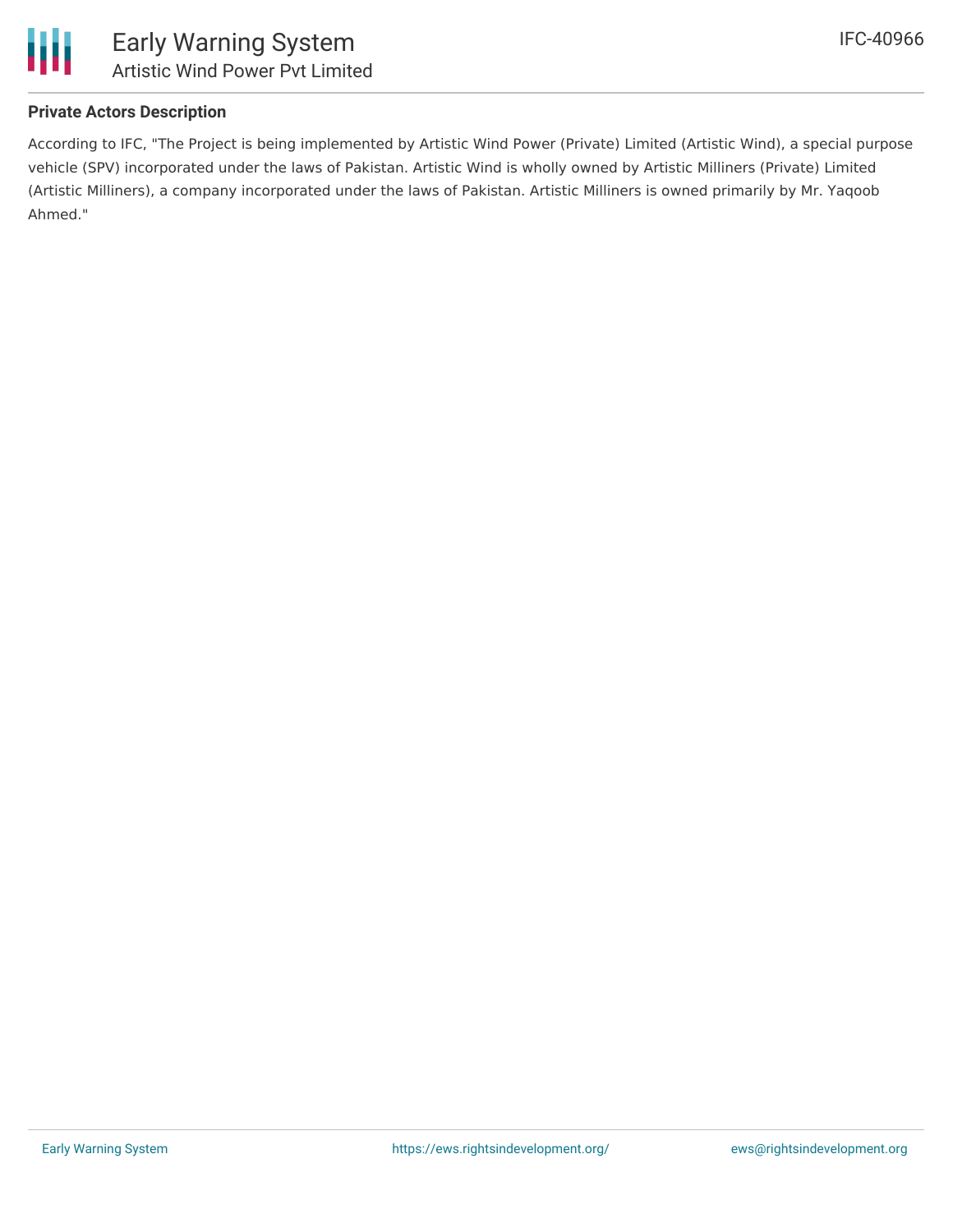# 冊

### Early Warning System Artistic Wind Power Pvt Limited

| <b>Private Actor 1</b>   | <b>Private Actor</b><br>1 Role | <b>Private Actor</b><br>1 Sector | Relation                 | <b>Private Actor 2</b>                             | <b>Private Actor</b><br>2 Role | <b>Private Actor</b><br>2 Sector |
|--------------------------|--------------------------------|----------------------------------|--------------------------|----------------------------------------------------|--------------------------------|----------------------------------|
| $\overline{\phantom{a}}$ | $\overline{\phantom{a}}$       |                                  | $\overline{\phantom{a}}$ | Artistic Milliners (Private) Limited               | Parent Company                 | $\overline{\phantom{a}}$         |
| $\overline{\phantom{a}}$ | $\overline{\phantom{a}}$       | $\overline{\phantom{a}}$         | $\overline{\phantom{a}}$ | Artistic Wind Power (Private) Limited              | Client                         | $\overline{\phantom{a}}$         |
| $\overline{\phantom{a}}$ | $\overline{\phantom{a}}$       | $\overline{\phantom{a}}$         | $\overline{\phantom{a}}$ | Central Power Purchasing Agency Guarantee Limited  | <b>Buyer</b>                   | $\overline{\phantom{0}}$         |
| $\overline{\phantom{a}}$ | ۰.                             | $\overline{\phantom{a}}$         | ٠.                       | Goldwind                                           | Undisclosed                    | $\overline{\phantom{a}}$         |
| $\overline{\phantom{a}}$ | $\overline{\phantom{a}}$       | $\overline{\phantom{a}}$         | $\overline{\phantom{a}}$ | Hangzhou Huachen Electric Power Control Company    | Contractor                     | $\overline{\phantom{a}}$         |
| $\overline{\phantom{a}}$ | $\overline{\phantom{a}}$       | $\overline{\phantom{a}}$         | ٠                        | Hydrochina International Engineering Company       | Contractor                     | $\overline{\phantom{a}}$         |
| ٠                        |                                |                                  | $\overline{\phantom{a}}$ | National Transmission and Dispatch Company Limited | Buyer                          |                                  |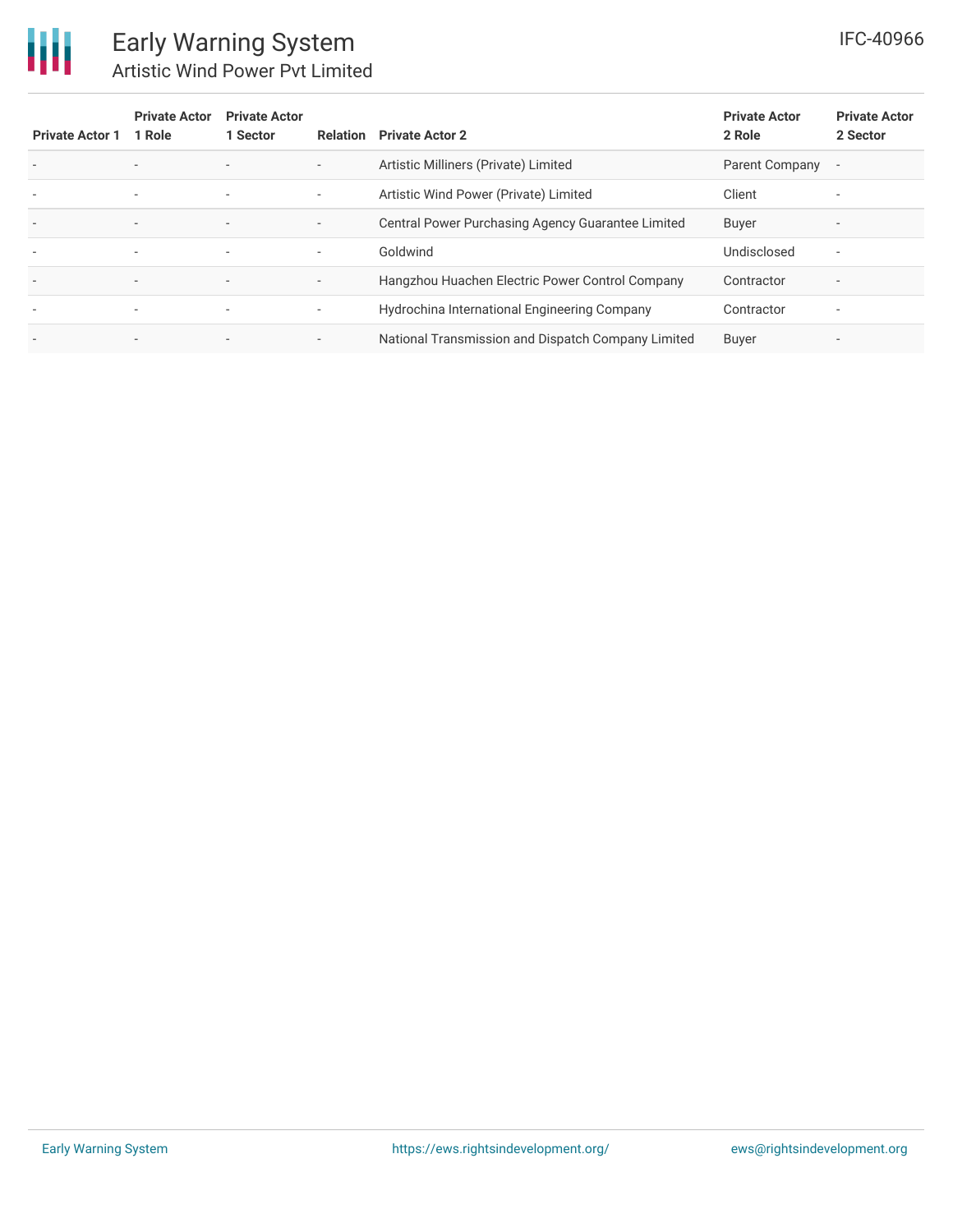

### **Contact Information**

Artistic Wind Power Private Limited Rafique Khanani Chief Financial Officer +92 21 34321936 rkhanani@artisticmilliners.com Plot 3/A, M.C.H.S, Main Shahrah-e-Faisal, Pakistan

### **ACCOUNTABILITY MECHANISM OF IFC**

The Compliance Advisor Ombudsman (CAO) is the independent complaint mechanism and fact-finding body for people who believe they are likely to be, or have been, adversely affected by an IFC or MIGA- financed project. If you submit a complaint to the CAO, they may assist you in resolving a dispute with the company and/or investigate to assess whether the IFC is following its own policies and procedures for preventing harm to people or the environment. If you want to submit a complaint electronically, you can email the CAO at CAO@worldbankgroup.org. You can learn more about the CAO and how to file a complaint at http://www.cao-ombudsman.org/